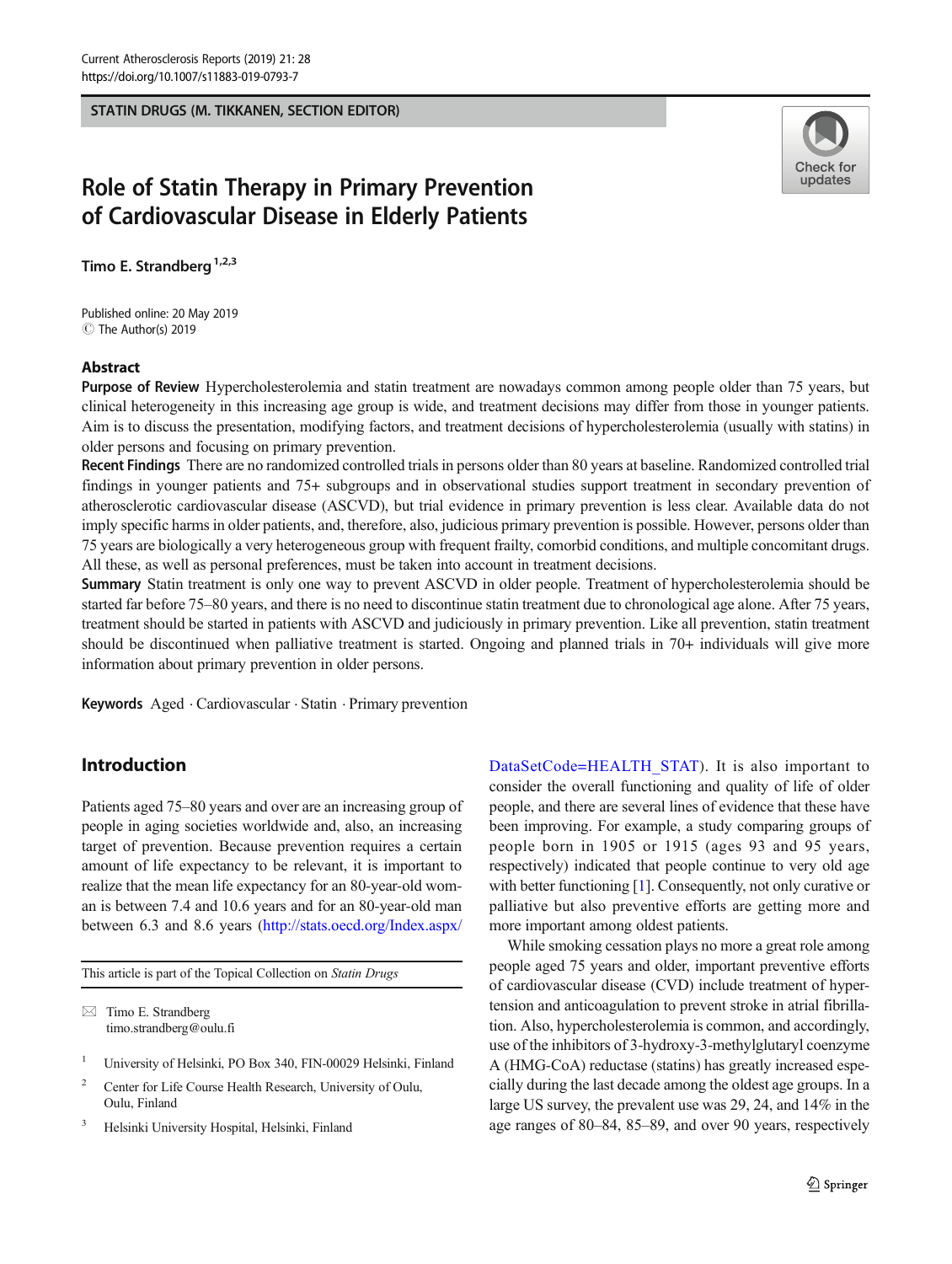[\[2](#page-5-0)]. On the other hand, older patients often have low adherence and are discontinuing statin treatment, especially in pri-mary prevention [[3,](#page-5-0) [4\]](#page-5-0).

Paradoxically, several epidemiological studies have suggested that in old age low cholesterol is associated with worse prognosis [[5\]](#page-5-0), and this has led to concerns and criticism about the relevance of giving statins to older people despite their high cholesterol in primary prevention. The question is important, because the decline in atherosclerotic CVD (ASCVD) mortality before 65 years has led to increased numbers of older patients at risk or with manifest ASCVD, for which LDL cholesterol is the leading causative factor [\[6](#page-5-0)••]. Moreover, common geriatric conditions, including dementia and frailty, may have atherosclerotic origins [\[7,](#page-5-0) [8](#page-5-0)••], and arterial aging [\[9](#page-5-0)•] further disposes older people to vascular disease.

This narrative review is partly based on an earlier review [\[10\]](#page-5-0) of the best available evidence up to 2014 of hypercholesterolemia and its treatment in people aged 80 years and over. Focus here is in studies after 2014 and in primary prevention with statins. For secondary prevention, I can concur with the American guideline on the treatment of blood cholesterol [\[11](#page-5-0)••], which also includes recommendations for patients older than 75 years.

# General Outline of Hypercholesterolemia **Treatment**

There is an established and graded association between serum cholesterol and ASCVD risk [\[6](#page-5-0)], and usually hypercholesterolemia is considered to be present when total cholesterol exceeds 5 mmol/L on the average corresponding to 3 mmol/L for LDL cholesterol. LDL is the primary, "predisposing" cause of ASCVD, and its lowering with various treatments, like statins and new proprotein convertase subtilisin/kexin type 9 (PCSK9) inhibitors, have been robustly shown to reduce cardiovascular morbidity and mortality (statins), in trials with median age around 60 years [\[12](#page-5-0)••, [13](#page-5-0)•].

Atherosclerotic process in the arterial wall starts to develop at LDL cholesterol levels over 1.8 mmol/L. However, the development of clinical ASCVD events, myocardial infarctions and strokes, in midlife and old age is also influenced by "precipitating" factors (smoking, hypertension, diabetes) superimposed on LDL cholesterol. Therefore, total ASCVD risk is used to indicate the need and mode for hypercholesterolemia treatment [[11](#page-5-0)••]. Although treatment is often started late, it is evident that the oldest statin users have a long-term "cholesterol burden" in their arteries. This should be remembered when older statin users and nonusers are compared.

## Paradox of Low Cholesterol in Old Age

One of the reasons for low adherence of statin treatment in older people may be the aforementioned paradox in epidemiological studies suggesting low cholesterol in old age is associated with increased mortality risk [\[5\]](#page-5-0). However, Mendelian randomization studies indicate that high LDL cholesterol level preserves its risk function even in the oldest-old [[14](#page-5-0)].

For the explanation of the paradox, important confounders affecting both cholesterol level and mortality must be taken into account. In old age and frailty, low serum cholesterol may be a marker of changes in cholesterol metabolism [\[15\]](#page-5-0), a marker of terminal decline  $[16]$ , or a marker of subclinical disease, such as cancer [\[17](#page-5-0), [18\]](#page-5-0). Inflammation is mediated by interleukins (IL-6) which increase LDL receptors leading to lower serum LDL cholesterol levels [[19](#page-5-0)•]. These background factors are the true reason for worse prognosis (Fig. 1). Consequently, "exogenous" (therapeutic) cholesterollowering must be differentiated from cholesterol lowering due to internal, "endogenous" mechanisms. Neither is there evidence that current treatments would reduce LDL cholesterol too much, because very low levels (0.5–1.0 mmol/L, even lower) are sufficient for cellular functions  $[6, 13 \cdot]$  $[6, 13 \cdot]$  $[6, 13 \cdot]$  $[6, 13 \cdot]$  $[6, 13 \cdot]$ .

## Statin Treatment in Older People

When assessing the effects and studies of statins in people older than 75 years, several aspects should be taken into account (Table [1](#page-2-0)).

## Starting Before or After 75 Years

There is robust evidence that statin treatment—when started in midlife—is beneficial for reducing even total mortality in primary prevention  $[12\bullet]$  $[12\bullet]$  $[12\bullet]$ . It is difficult to comprehend that this effect would vanish after some arbitrary age threshold, and there are several studies where ongoing statin treatment is associated with better prognosis in older people, too [[10](#page-5-0), [20](#page-5-0), [21\]](#page-5-0). The ACC/AHA guideline supports continuing statin beyond 75 years in persons already taking and tolerating the drug [\[11](#page-5-0)••], and an algorithm has been published to guide treatment [\[10\]](#page-5-0).



Fig. 1 Explanation to the "cholesterol paradox," that is, worse prognosis with lower cholesterol level in observational studies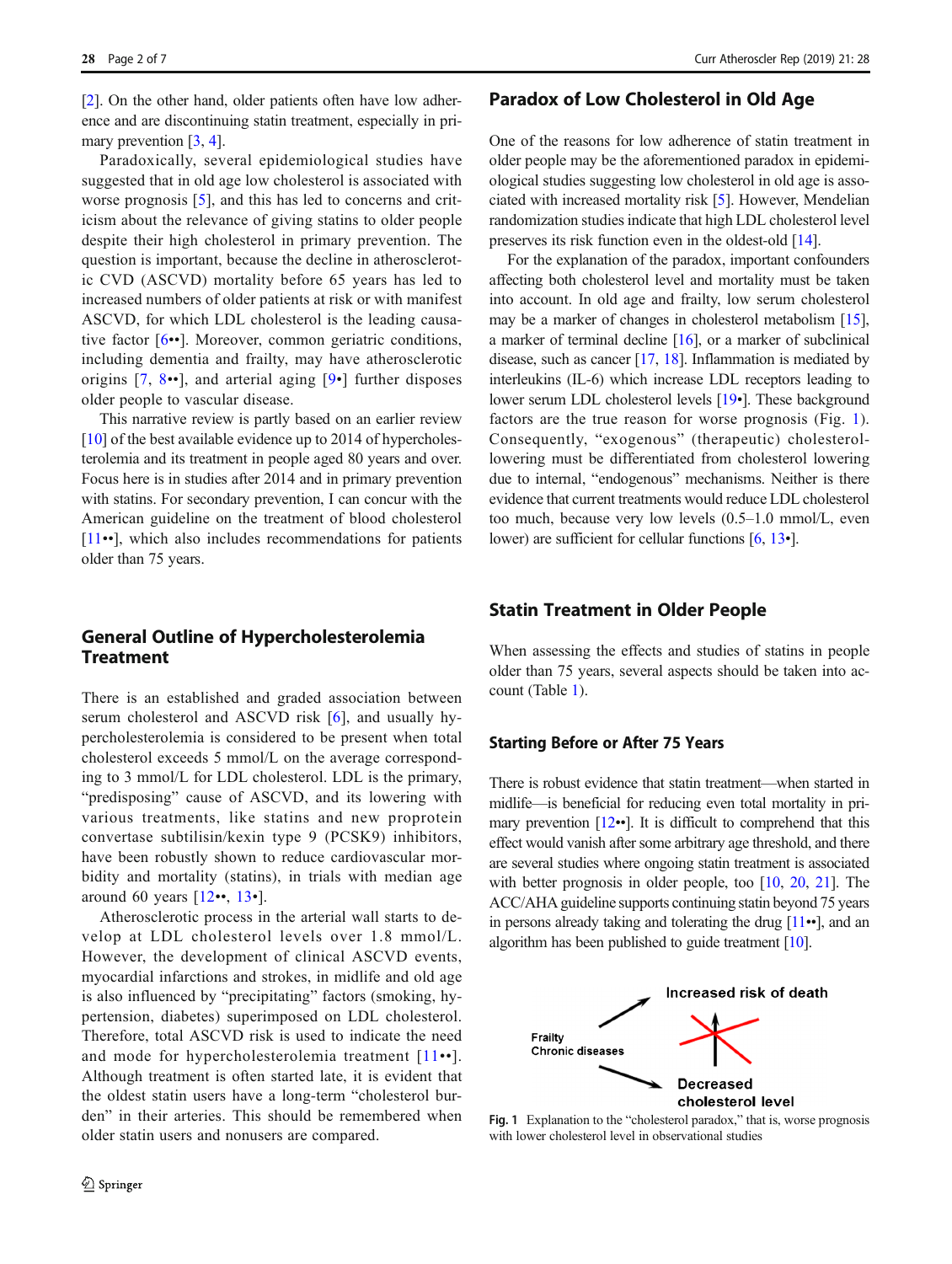#### <span id="page-2-0"></span>Table 1 Points to consider about statin treatment in older people

- Is statin treatment ongoing or started after 75 years of age?

- What are the individual characteristics: robust vs frail and multimorbid; living in the community vs nursing home residents (who include an increasing proportion of individuals with advanced dementia); short vs long life expectancy.
- Role of adverse effects potentially specific for older people. - What is the difference between primary vs secondary prevention in
- patients over 75 years of age?
- What about treatment after 80–85 years?

It can be claimed that only "deprescribing" studies could confirm the question about benefits of continuing earlier started treatment in old age. Some studies have investigated the effects of discontinuation at the very end of life and showing benefit for quality of life [[22](#page-5-0)]. However, an unblinded study is open to bias. Given the better prognosis with statin treatment in epidemiological studies, also ethical questions should be considered in discontinuation of statin treatment in old age [[23\]](#page-5-0). There is an ongoing trial in France, Statins In The Elderly (SITE, NCT02547883), which is recruiting 2430 participants aged 75 years and over and treated in primary prevention. Among them, statin treatment will be randomly discontinued or continued. The participants will be followed-up every 3 months for a total of 36 months, and clinical events and economic impact were also registered. The trial has started in 2016 and expected to close in 2021.

#### Heterogeneity of Older People

People older than 75 years are biologically very heterogeneous, ranging from institutionalized patients with dementia to robust and strong old individuals. They may have features (frailty, multimorbidity, polypharmacy, increased vulnerability to adverse effects, competing mortality, etc.), which usually have not been addressed or such patients excluded in randomized trials, and this must be taken into account when individual prevention is considered. Prevention may also be futile, if started too late—for example, in patients with dementia, latestage heart, or kidney failure [[24](#page-5-0)–[26\]](#page-5-0). On the other hand, when used in persons with low risk, adverse effects of drugs may exceed benefits.

Age itself is a powerful risk factor due to the accumulation of cellular damage from aging and risk factor burden. Moreover, the predictive value of traditional risk factors e.g., cholesterol, blood pressure, and obesity—may be reversed in old age (see previous texts). Therefore, focusing primary prevention to those older individuals with most benefit is challenging. Assessment of frailty [\[27\]](#page-5-0), biomarkers— such as homocysteine [\[28\]](#page-5-0)—or more conventional indicators of ASCVD, for example, coronary calcium score, carotid intima media thickness, and genetic markers, may offer methods to better assess risk, but their use is not established.

On the other hand, it is reassuring that in epidemiologic studies ongoing statin treatment has been beneficial irrespective of multiprognostic factors [\[20](#page-5-0), [21\]](#page-5-0) and statin efficacy noted in RCTs is similar in "real-life" and with other drug treatments [\[29](#page-5-0)]. The significance of potential adverse effects of statins is accentuated in primary prevention, because benefits are smaller (or are achieved later) in people at lower ASCVD risk. These will be discussed next.

## Role of Adverse Effects

Common concerns of statin treatment in older people have included fears of myalgia and myositis, diabetes, cognitive disorders, hemorrhagic stroke, fatigue, and loss of energy leading to less physical activity, worsened quality of life, and drug interactions in patients with polypharmacy. As most of these have not been observed in RCTs, this has been explained by the focus of clinical trials on efficacy endpoints, and, therefore, less serious adverse effects may not have been fully recorded. They would nevertheless be important in frail older people if they lead, for example, to physical inactivity and functional decline. Frail individuals with comorbidity and polypharmacy may also be more prone to adverse effects and drug interactions, and participants with these problems have been usually excluded from clinical trials. Furthermore, serious adverse events may also be more frequent in "real life" conditions than in controlled studies.

The RCT-established and well-known adverse effects of statins have included effects on liver enzymes, musculoskeletal effects, and development of diabetes [[12](#page-5-0)••]. Although several other adverse effects have been suspected, there is seldom consistent evidence of a cause–effect relationship [[30,](#page-6-0) [31](#page-6-0)].

The muscle-related effects are potentially the most important ones for an older patient. These effects range from pains without serum creatinine kinase (CK) elevations to rhabdomyolysis, but the occurrence of life-threatening toxicity is rare. Milder symptoms, myalgia and cramps, without CK elevations are common in "real-life" settings, but true cause– effect relationship is often difficult to establish. In a large observational study (PRIMO), muscle symptoms were reported by 10.5% [\[32\]](#page-6-0), which nevertheless would mean a large number of individuals, because statin use is so common.

Among vulnerable older people, adverse muscle effects could promote sarcopenia and predispose to frailty, falls, and morbidity especially in nursing home residents. However, hard evidence for this is absent in available studies [[10\]](#page-5-0), and statin treatment has no general deteriorating effect on frailty nor on physical function. At the individual level, it is still important to observe potential adverse effects like drug interactions, dehydration, and comorbidity in a frail patient.

Elevations of hepatic transaminases usually resolve spontaneously, after dose reduction or discontinuation of the drug.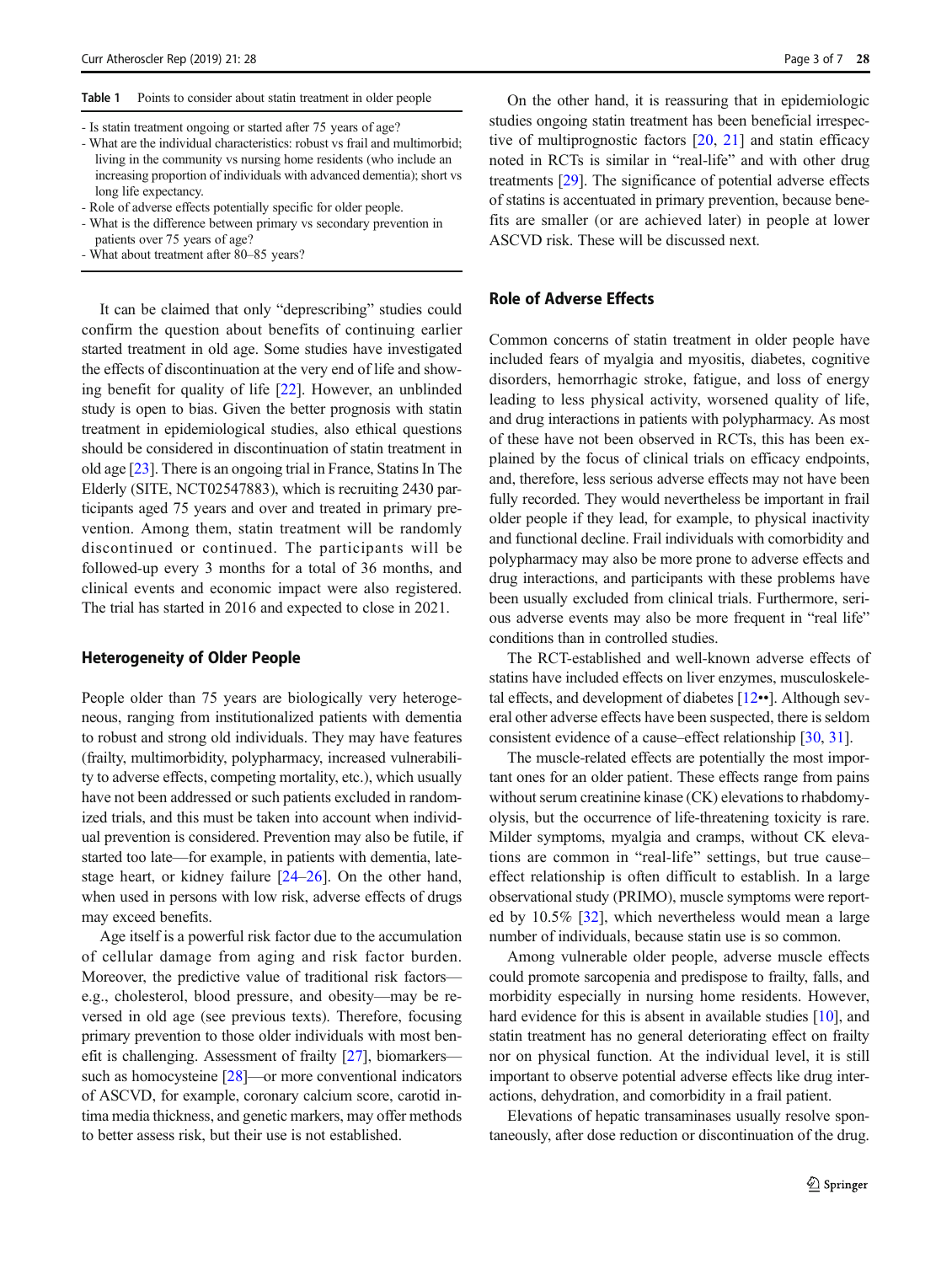| Source                                                           | No. of participants with<br>details of age (year)                                            | Mean/median<br>follow-up (year)        | Patients                                                | Findings in statin users vs nonusers<br>(or less intensive treatment)                                                                                                                                                                                                                                                                                                                                                                                                              |
|------------------------------------------------------------------|----------------------------------------------------------------------------------------------|----------------------------------------|---------------------------------------------------------|------------------------------------------------------------------------------------------------------------------------------------------------------------------------------------------------------------------------------------------------------------------------------------------------------------------------------------------------------------------------------------------------------------------------------------------------------------------------------------|
| Observational studies                                            |                                                                                              |                                        |                                                         |                                                                                                                                                                                                                                                                                                                                                                                                                                                                                    |
| Orkaby et al. [38]                                               | 1130 statin users were<br>matched to<br>nonusers $> 70$ years<br>Total $n = 7213$            | 7                                      | Primary prevention                                      | All-cause mortality: HR 0.82, 95% CI 0.69-0.98<br>CVD events: HR 0.86, 95% CI 0.70-1.06<br>Stroke: HR 0.70, 95% CI 0.45-1.09<br>In subgroup analyses, results were similar in age<br>groups at baseline (70–76 or > 76 years) or<br>according to functional status.                                                                                                                                                                                                                |
| Ramos et al. [39]                                                | 7502 new statin users were 5.6<br>matched to nonusers,<br>$> 75$ years<br>Total $n = 46,864$ |                                        | Primary prevention                                      | 75-84 year olds without diabetes:<br>ASCVD: HR 0.94, 95% CI 0.86-1.04<br>All-cause mortality: HR 0.98, 95% CI 0.91-1.05<br>85 and older without diabetes<br>ASCVD: HR 0.93, 0.82-1.06<br>All-cause mortality: HR 0.97, 95% CI 0.90-1.05<br>75-84 year olds with diabetes<br>ASCVD: HR 0.76, 95% CI 0.65-0.89<br>All-cause mortality: HR 0.84, 95% CI 0.75-0.94<br>85 and older with diabetes<br>ASCVD: HR 0.82, 95% CI 0.53-1.26<br>All-cause mortality: HR 1.05, 95% CI 0.86-1.28 |
| Bezin et al. [40]                                                | New statin users matched<br>to nonusers, $\geq$ 75 years.<br>Total $n = 7284$                | 4.7                                    | Primary prevention                                      | HR 0.93 (95% CI 0.89–0.96) in people with<br>modifiable risk factors (diabetes or<br>cardiovascular medications). HR 1.01 (95%<br>$CI\ 0.86-1.18)$ in people without modifiable<br>risk factors                                                                                                                                                                                                                                                                                    |
| Jun et al. $[41]$                                                | $11,017 \ge 75$ years                                                                        | Nested case-control Primary prevention |                                                         | Composite outcome: adjusted OR [AOR] 0.77;<br>95% CI 0.71-0.84<br>Stroke: AOR 0.74; 95% CI 0.61-0.89<br>All-cause death: AOR 0.73; 95% CI 0.66-0.81                                                                                                                                                                                                                                                                                                                                |
| Kim et al.<br>(SCOPE-75) [42]                                    | 639 statin users,<br>639 statin never users,<br>$\geq$ 75 years                              | 5.2                                    | Primary prevention<br>(but with ASCVD)<br>risk factors) | Major adverse cardiovascular and<br>cerebrovascular events: HR 0.59,<br>95% CI 0.41-0.85.<br>All-cause death: HR 0.56, 95% CI 0.34-0.93.                                                                                                                                                                                                                                                                                                                                           |
| Randomized controlled trials                                     |                                                                                              |                                        |                                                         |                                                                                                                                                                                                                                                                                                                                                                                                                                                                                    |
| <b>JUPITER</b>                                                   | $5695 \ge 70$ years                                                                          | 2.2                                    | Primary prevention                                      | Combined cardiovascular end point:<br>HR 0.61; 95% CI 0.43-0.86; $P = 0.004$<br>All-cause mortality: HR 0.80; 95% CI 0.62-1.0;<br>$P = 0.09$                                                                                                                                                                                                                                                                                                                                       |
| HOPE-3                                                           | $3086 \ge 70$ years                                                                          | 5.0                                    | Primary prevention                                      | Combined cardiovascular end point:<br>HR 0.83; 95% CI 0.64–1.07; $P = 0.16$<br>All-cause mortality: HR 0.91;<br>95% CI 0.73-1.13; $P = 0.38$                                                                                                                                                                                                                                                                                                                                       |
| Meta-analysis of<br>JUPITER and<br>HOPE-3 [43]                   | $8781 > 70$ years                                                                            |                                        |                                                         | Composite end point of nonfatal myocardial<br>infarction, nonfatal stroke, or cardiovascular<br>death: HR 0.74, 95% CI 0.61-0.91                                                                                                                                                                                                                                                                                                                                                   |
| Meta-analysis of<br>statin trials in older<br>people $[37\cdot]$ | $14,483 > 75$ years                                                                          | 4.9                                    | Primary and secondary<br>prevention                     | Major vascular events:<br>Primary prevention HR 0.92, 95% CI 0.73-1.16<br>Secondary prevention: HR 0.85,<br>95% CI 0.73-0.98                                                                                                                                                                                                                                                                                                                                                       |

<span id="page-3-0"></span>Table 2 Recent observational studies and randomized controlled trials of statins in older people without atherosclerotic cardiovascular disease (ASCVD)

Progression to serious liver damage is extremely rare, and routine liver enzyme testing is not needed.

Statin treatment is associated with a slightly increased risk of diabetes, but, in older people, the clinical significance is unclear, and statin treatment also benefits patients with

<sup>2</sup> Springer

diabetes [[12](#page-5-0)••]. At present, there is no firm evidence that statin treatment would have either positive or negative effect on cognition [\[12](#page-5-0)••, [30,](#page-6-0) [31](#page-6-0)], and very low cholesterol is not associated with cognitive impairment [[33](#page-6-0)]. Given the established effect of preventing ischemic stroke [[12](#page-5-0)••], a risk factor for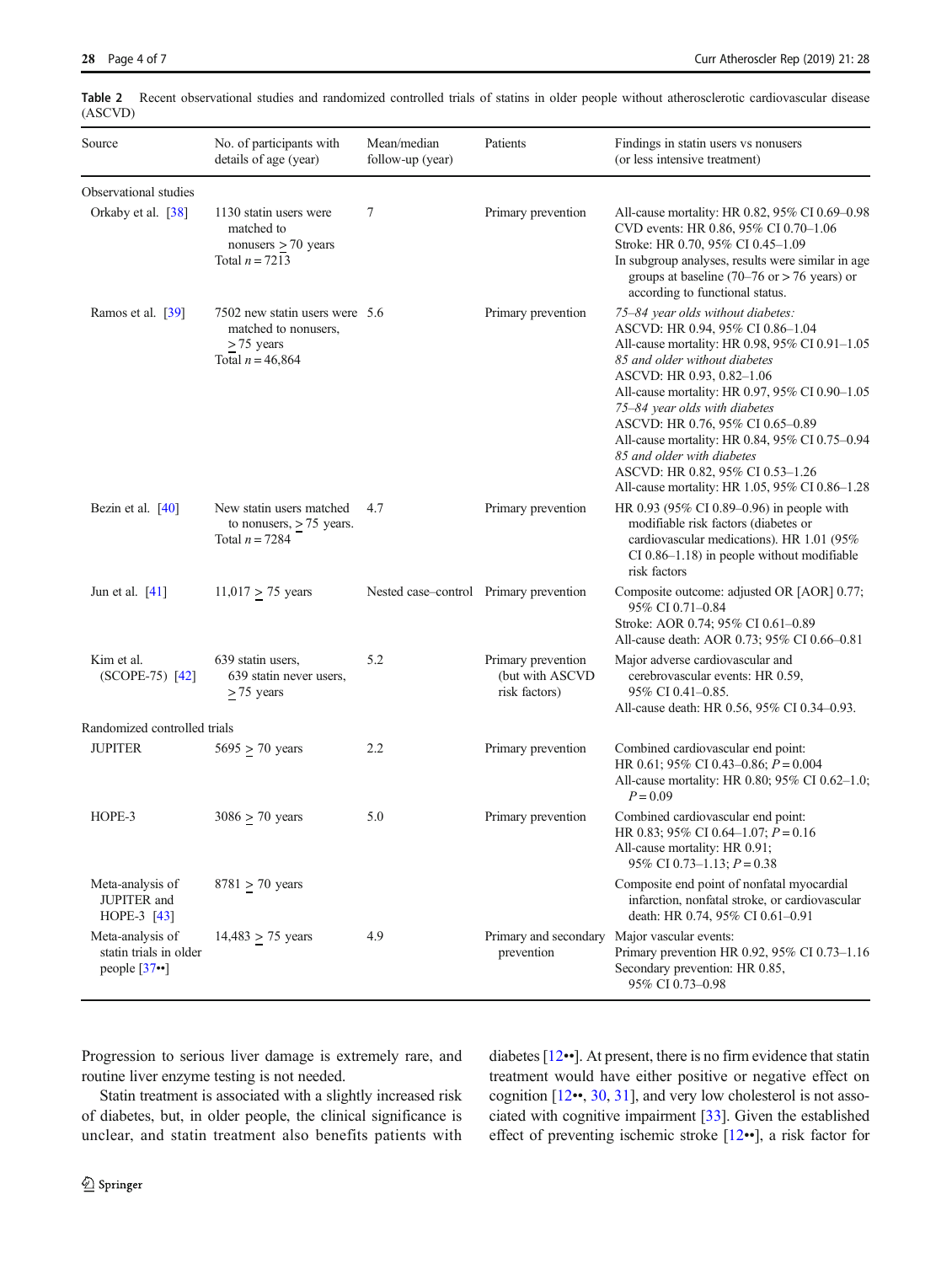cognitive decline, statin treatment could be rather anticipated to be beneficial through that mechanism. Slightly increased risk of hemorrhagic stroke has been noted in patients with prior stroke [[12](#page-5-0)••, [31\]](#page-6-0), but lower risk was recently observed in a survey of a large population without previous stroke [[34\]](#page-6-0).

Finally, although RCTs of statins have been negative in advanced heart failure, late-stage renal disease, or dementia, neither have specific harms been detected in these most vulnerable patient groups. In a large real-life database, statins appeared to be similarly tolerated in older  $(> 75$  years) and younger adults in primary prevention [[35\]](#page-6-0). In accordance, health-related quality of life was similar among home-living octogenarian statin users as compared to nonusers [\[36](#page-6-0)].

## Statin Treatment Started in Old Age in Primary Prevention

Meta-analysis of statin trials has revealed that each 1 mmol/L reduction in LDL cholesterol decreases the yearly rate of major ASCVD events by one fifth and total mortality by 10% [[12](#page-5-0)••]. The relative reduction of ASCVD has been independent of baseline LDL cholesterol level and of various subgroups. With relative risk of ASCVD being constant and absolute risk higher in older people, statin treatment should lead to benefits also in people aged 75 and older. This is clearly the case for secondary prevention according to a meta-analysis of randomized statin trials [\[37](#page-6-0)••]. The meta-analysis included 14,483 participants older than 75 years, and statin treatment was associated with a 15% reduced rate of major vascular events (HR 0.85, 95% CI 0.73–0.98) among those with existing ASCVD.

In primary prevention, direct evidence of benefit in age groups 75 years and over has been less clear in RCTs [\[37](#page-6-0)••]. Observational studies up to 2014 have suggested mixed benefit, and recent observational statin studies (mostly > 75 years, some starting from 70 years) and new analyses of older RCTs in primary prevention are shown in Table [2](#page-3-0) [\[38](#page-6-0)–[43\]](#page-6-0). Overall, the results are not unequivocal but seem to suggest benefits of starting statin in patients older than 75 years at increased risk of ASCVD, such as diabetics.

A clinical trial, STAtin Therapy for Reducing Events in the Elderly (STAREE, NCT02099123), is currently ongoing and enrolling 18,000 participants for a randomized and placebocontrolled trial to determine whether atorvastatin (40 mg daily) will extend the length of a disability-free life (survival outside permanent residential care) among healthy participants aged 70 years and older. The trial has started in 2015 and is expected to close in 2023. Primary outcome measures of STAREE are either (1) death or development of dementia (measured by cognitive function tests) or development of disability (measured by the KATZ ADL test) or (2) a major fatal or non-fatal CVD event. Numerous secondary outcomes, such as quality of life, cognitive decline, frailty, and cost-effectiveness, will also be analyzed.

#### Oldest-Old

There are no randomized studies about starting statin specifically after 80 or 85 years, and the oldest age groups (including only modest number of individuals) are not separated in trials. According to expert groups of the American National Institutes of Aging (NIA) [\[44\]](#page-6-0), prospective, traditional, placebo-controlled, randomized clinical trials, and pragmatic trials would be suitable options to address gaps in knowledge of oldest patients. Accordingly, the experts urge to include better representation of very old adults, women, underrepresented minorities, and individuals with various health status, cognitive, socioeconomic, and educational backgrounds in future trials. However, it may be challenging to recruit oldest patients for a placebo-controlled trial and it is feared that a potentially negative result (like lack of effect of statins in end-stage disease) would be wrongly applied to those older patients, whose treatment has been started earlier in life, simply because of age [\[45\]](#page-6-0).

## **Conclusions**

We have earlier constructed a treatment algorithm for statin treatment in people older than 80 years taking into account whether the treatment is ongoing or considered de novo [\[10\]](#page-5-0). Evidence accumulated after 2014 does not give reason to change the general principles in older patients. Statin treatment is generally safe and well-tolerated also in older patients, and ongoing treatment should be continued after 75 years. Starting treatment in primary prevention in older age is indicated, if the patient is considered to be at increased risk for ASCVD. However, individual assessment and shared decision-making (provided the patient has truthful information about statins!) are important, and it is also important to secure adherence. Ongoing trials will give further information in the older patient groups and will be available in the early 2020s.

Funding/Support Funding received is not directly to this review. Dr. Strandberg's research has been supported by the University Central Hospital of Helsinki (TYH 2014245; 2015211), the Gustav V och Victoria Frimurarestiftelse, and the Academy of Finland (grant number 311492). The funding sources had no role in the preparation, review, or approval of the manuscript.

Funding Information Open access funding provided by University of Helsinki including Helsinki University Central Hospital.

## Compliance with Ethical Standards

Conflict of Interest T. Strandberg has had various cooperation (research, education, consultative) with several companies (including MSD, OrionPharma, Servier) marketing statins, and himself takes a statin for primary prevention.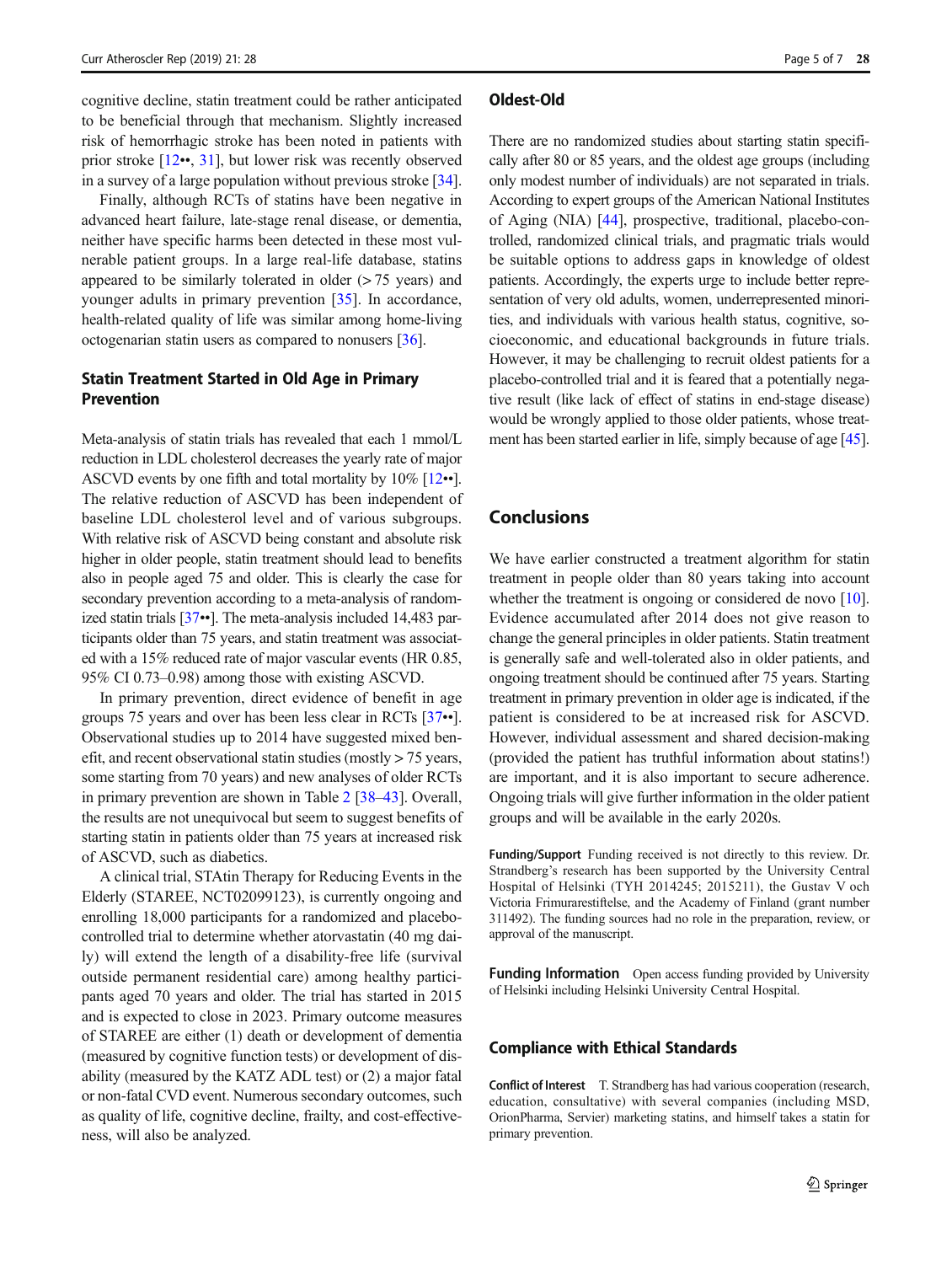<span id="page-5-0"></span>Human and Animal Rights and Informed Consent This article does not contain any studies with human or animal subjects performed by the author.

Open Access This article is distributed under the terms of the Creative Commons Attribution 4.0 International License (http:// creativecommons.org/licenses/by/4.0/), which permits unrestricted use, distribution, and reproduction in any medium, provided you give appropriate credit to the original author(s) and the source, provide a link to the Creative Commons license, and indicate if changes were made.

## References

Papers of particular interest, published recently, have been highlighted as:

- Of importance
- •• Of major importance
- 1. Christensen K, Thinggaard M, Oksuzyan A, et al. Physical and cognitive functioning of people older than 90 years: a comparison of two Danish cohorts born 10 years apart. Lancet. 2013;382:1507–13.
- 2. Chokshi NP, Messerli FH, Sutin D, Supariwala AA, Shah NR. Appropriateness of statins in patients aged >=80 years and comparison to other groups. Am J Cardiol. 2012;110:1477–81.
- 3. Ofori-Asenso R, Jakhu A, Curtis AJ, Zomer E, Gambhir M, Jaana Korhonen M, et al. A systematic review and meta-analysis of the factors associated with nonadherence and discontinuation of statins among people aged ≥65 years. J Gerontol A Biol Sci Med Sci. 2018;73:798–805. [https://doi.org/10.1093/gerona/glx256.](https://doi.org/10.1093/gerona/glx256)
- 4. Ofori-Asenso R, Ilomäki J, Tacey M, Si S, Curtis AJ, Zomer E, et al. Predictors of first-year nonadherence and discontinuation of statins among older adults: a retrospective cohort study. Br J Clin Pharmacol. 2018;85:227–35. <https://doi.org/10.1111/bcp.13797>.
- 5. Ravnskov U, Diamond DM, Hama R, et al. Lack of an association or an inverse association between low-density-lipoprotein cholesterol and mortality in the elderly: a systematic review. BMJ Open. 2016;6(6):e010401. <https://doi.org/10.1136/bmjopen-2015-010401>.
- 6.•• Ference BA, Ginsberg HN, Graham I, Ray KK, Packard CJ, Bruckert E, et al. Low-density lipoproteins cause atherosclerotic cardiovascular disease. 1. Evidence from genetic, epidemiologic, and clinical studies. A consensus statement from the European Atherosclerosis Society Consensus Panel. Eur Heart J. 2017;38: 2459–72. Very important review of LDL cholesterol as the causative factor of athesclerotic cardiovascular disease.
- 7. Strandberg TE, Pitkala KH, Tilvis RS, O'Neill D, Erkinjuntti T. Geriatric syndromes—vascular disorders? Ann Med. 2013;45: 265–73.
- 8.•• Atkins JL, Delgado J, Pilling LC, et al. Impact of low cardiovascular risk profiles on geriatric outcomes: evidence from 421,000 participants in two cohorts. J Gerontol. 2019;74:350–7. Large epidemiological study demonstrating the link between cardiovascular risk and geriatric syndromes.
- 9.• Ungvari Z, Tarantini S, Donato AJ, Galvan V, Csiszar A. Mechanisms of vascular aging. Circ Res. 2018;123(7):849–67. [https://doi.org/10.](https://doi.org/10.1161/CIRCRESAHA.118.311378) [1161/CIRCRESAHA.118.311378.](https://doi.org/10.1161/CIRCRESAHA.118.311378) Comprehensive review of mechanisms in vascular ageing.
- 10. Strandberg TE, Kolehmainen L, Vuorio A. Evaluation and treatment of older patients with hypercholesterolemia: a clinical review. JAMA. 2014;312:1136–44.
- 11.•• Grundy SM, Stone NJ, Bailey AL, et al. AHA/ACC/AACVPR/ AAPA/ABC/ACPM/ADA/AGS/APhA/ASPC/NLA/PCNA guideline on the management of blood cholesterol. Circulation. 2018

[CIR.0000000000000625.](https://doi.org/10.1161/CIR.0000000000000625) Exhaustive review of dyslipidemia and its treatment.

12.•• Collins R, Reith C, Emberson J, et al. Interpretation of the evidence for the efficacy and safety of statin therapy. Lancet. 2016;388: 2532–61. Comprehensive review of statin therapy.

Nov 10:CIR0000000000000625. 2018. [https://doi.org/10.1161/](https://doi.org/10.1161/CIR.0000000000000625)

- 13.• Wong ND, Shapiro MD. Interpreting the findings from the recent PCSK9 monoclonal antibody cardiovascular outcomes trials. Front Cardiovasc Med. 2019;6:14. [https://doi.org/10.3389/fcvm.2019.](https://doi.org/10.3389/fcvm.2019.00014) [00014](https://doi.org/10.3389/fcvm.2019.00014). Review of PCSK9 inhibitors in clinical trials.
- 14. Postmus I, Deelen J, Sedaghat S, Trompet S, de Craen AJM, Heijmans BT, et al. LDL cholesterol still a problem in old age? A Mendelian randomization study. Int J Epidemiol. 2015:604–12. [https://doi.org/10.1093/ije/dyv031.](https://doi.org/10.1093/ije/dyv031)
- 15. Tilvis RS, Valvanne JN, Strandberg TE, Miettinen TA. Prognostic significance of serum cholesterol, lathosterol, and sitosterol in old age; a 17-year population study. Ann Med. 2011;43:292–301.
- 16. Charlton J, Ravindrarajah R, Hamada S, Jackson SH, Gulliford MC. Trajectory of total cholesterol in the last years of life over age 80 years: cohort study of 99,758 participants. J Gerontol A Biol Sci Med Sci. 2018 Jul 9;73(8):1083–9.
- 17. Ahn J, Lim U, Weinstein SJ, Schatzkin A, Hayes RB, Virtamo J, et al. Prediagnostic total and high-density lipoprotein cholesterol and risk of cancer. Cancer Epidemiol Biomark Prev. 2009;18: 2814–21.
- 18. Alford SH, Divine G, Chao C, et al. Serum cholesterol trajectories in the 10 years prior to lymphoma diagnosis. Cancer Causes Control. 2018;29:143–56.
- 19.• DiNicolantonio JJ, McCarty MF. Is interleukin-6 the link between low LDL cholesterol and increased non-cardiovascular mortality in the elderly? Open Heart. 2018;5:000789. Important discussion about the mechanisms of the "cholesterol paradox".
- 20. Pilotto A, Panza F, Copetti M, Simonato M, Sancarlo D, Gallina P, et al. Statin treatment and mortality in community-dwelling frail older patients with diabetes mellitus: a retrospective observational study. PLoS One. 2015;10(6):e0130946. [https://doi.org/10.1371/](https://doi.org/10.1371/journal.pone.0130946) [journal.pone.0130946](https://doi.org/10.1371/journal.pone.0130946).
- 21. Pilotto A, Gallina P, Panza F, Copetti M, Cella A, Cruz-Jentoft A, et al. Relation of statin use and mortality in community-dwelling frail older patients with coronary artery disease. Am J Cardiol. 2016;118:1624–30.
- 22. Kutner JS, Blatchford PJ, Taylor DH Jr, Ritchie CS, Bull JH, Fairclough DL, et al. Safety and benefit of discontinuing statin therapy in the setting of advanced, life-limiting illness: a randomized clinical trial. JAMA Intern Med. 2015;175:691–700. [https://](https://doi.org/10.1001/jamainternmed.2015.0289) [doi.org/10.1001/jamainternmed.2015.0289](https://doi.org/10.1001/jamainternmed.2015.0289).
- 23. Strandberg TE. Deprescribing statins—is it ethical? J Am Geriatr Soc. 2016;64:1926–7.
- 24. McGuinness B, O'Hare J, Craig D, Bullock R, Malouf R, Passmore P. Cochrane review on 'Statins for the treatment of dementia'. Int J Geriatr Psychiatry. 2012. <https://doi.org/10.1002/gps.3797>.
- 25. Kjekshus J, Apetrei E, Barrios V, Böhm M, Cleland JG, Cornel JH, et al. Rosuvastatin in older patients with systolic heart failure. N Engl J Med. 2007;357:2248–61.
- 26. Fellstrom BC, Jardine AG, Schmieder RE, AURORA Study Group. Rosuvastatin and cardiovascular events in patients undergoing hemodialysis. N Engl J Med. 2009;360:1395–407.
- 27. Strandberg TE, Pitkälä KH, Tilvis RS. Frailty in older people. Eur Geriatr Med. 2011;2:344–55.
- 28. Drewes YM, Poortvliet RKE, Blom JW, de Ruijter W, Westendorp RGJ, Stott DJ, et al. Homocysteine levels and treatment effect in the prospective study of pravastatin in the elderly at risk. J Am Geriatr Soc. 2014;62:213–21.
- 29. Tinetti ME, McAvay G, Trentalange M, Cohen AB, Allore HG. Association between guideline recommended drugs and death in older adults with multiple chronic conditions: population